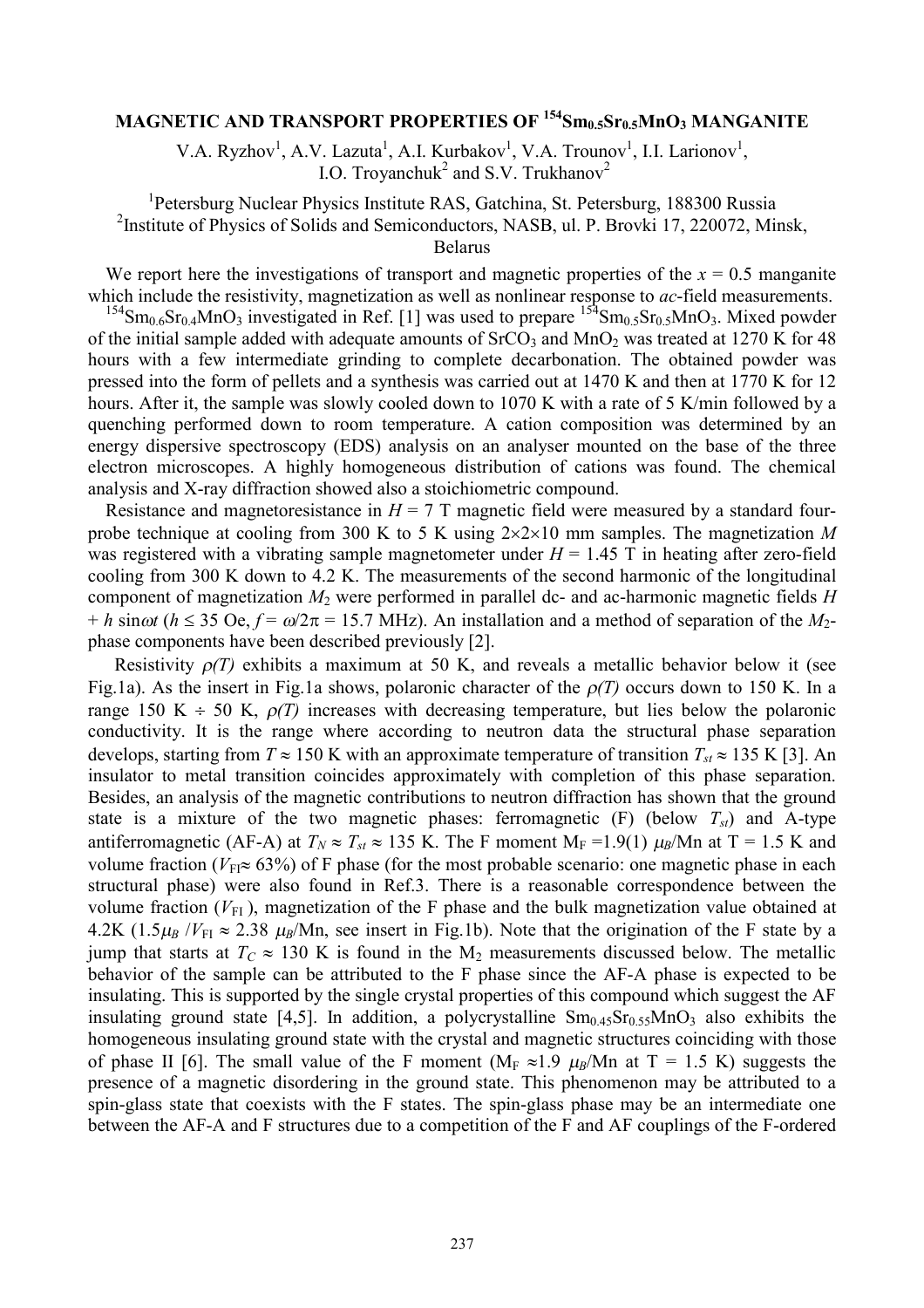*ab*-planes. A similar weakly ferromagnetic spin-glass state was observed in  $Pr_{1-x}Ca_xMnO_3$  at  $x = 0.3$ where this state coexisted with an AF-pseudo-CE phase [7,8].As it has been explained above, the metallic behavior is related to the F phase. The metallization occurs below  $T_M \approx 50$ K when this phase forms a well conductive percolative net. The  $T_M$  is considerably less than  $T_C \approx 130$  K that can be related to the following peculiarities of the transition in our compound. First, the F ordering is accompanied by reducing fraction of the F phase due to the structural transition. Second, the originating F phase exhibits the coherent JT distortions that promote a localization of the carriers. At last, the new insulating phase II develops in the powder sample at the structural transition. It is quite possible, therefore, that this phase begins to form in the vicinity of the grain boundaries, preventing metallization of the intergrain contacts. These negative factors have to be overcame by increasing magnetization of the F phase that occurs at the relative low  $T_{\text{IM}}$  when the magnetization becomes high enough.



*Fig.1. Temperature dependencies of resistivity and parameters of the second harmonic of magnetization. Panel (a)*  shows  $\rho(T)$  at  $H = 0$  (open squares),  $H = 7$  T (open circles) and fit the former by the polaronic law (solid line). Insert displays the resistivity at  $H = 0$  and its fit in other coordinates. Panel (b) presents values  $ReM_2(H)$  in maximum (full squares) and at  $H = 0$  (open triangles) vs. T. Insert (1) displays T- dependence of the magnetization. Insert (2) shows *the H-position of ReM*<sub>2</sub> $(H)$  *maximum (full squares) and coercive field*  $H_C$  *(full stars) vs. T.* 

The previous measurements of  $\rho(T)$  in the powder sample of the same composition show also the metallic behavior at low temperatures [9]. However, this sample reveals an essentially larger conductivity at all the temperatures. Since these samples were prepared by the different methods these observations demostrate a tendency to the low temperature metallization for the half-doped powder Sm-Sr manganites. Wide variations in the resistivity of samples synthesized by the different methods are likely due to the different synthesis procedures used for preparing these samples as a detailed study of a similar polycrystal  $La<sub>0.5</sub>Ca<sub>0.5</sub>MnO<sub>3</sub>$  shows [10,11]. In this manganite with metal ground state, a grain size controlling a fraction of the F phase in the ground state  $(9\% \div 84\%)$ depends substantially on the thermal treatments. It leads, first of all, to the strongly sample dependent transport properties with a tendency to an increasing of the resistivity with increasing a grain size. This can be the reason for the difference in the transport behavior of the powder and single crystalline forms of our manganite. The latter was found to be an insulator and revealed the *M*(*T*) dependence suggesting a pure AF spin structure in the magnetically ordered state [4,5].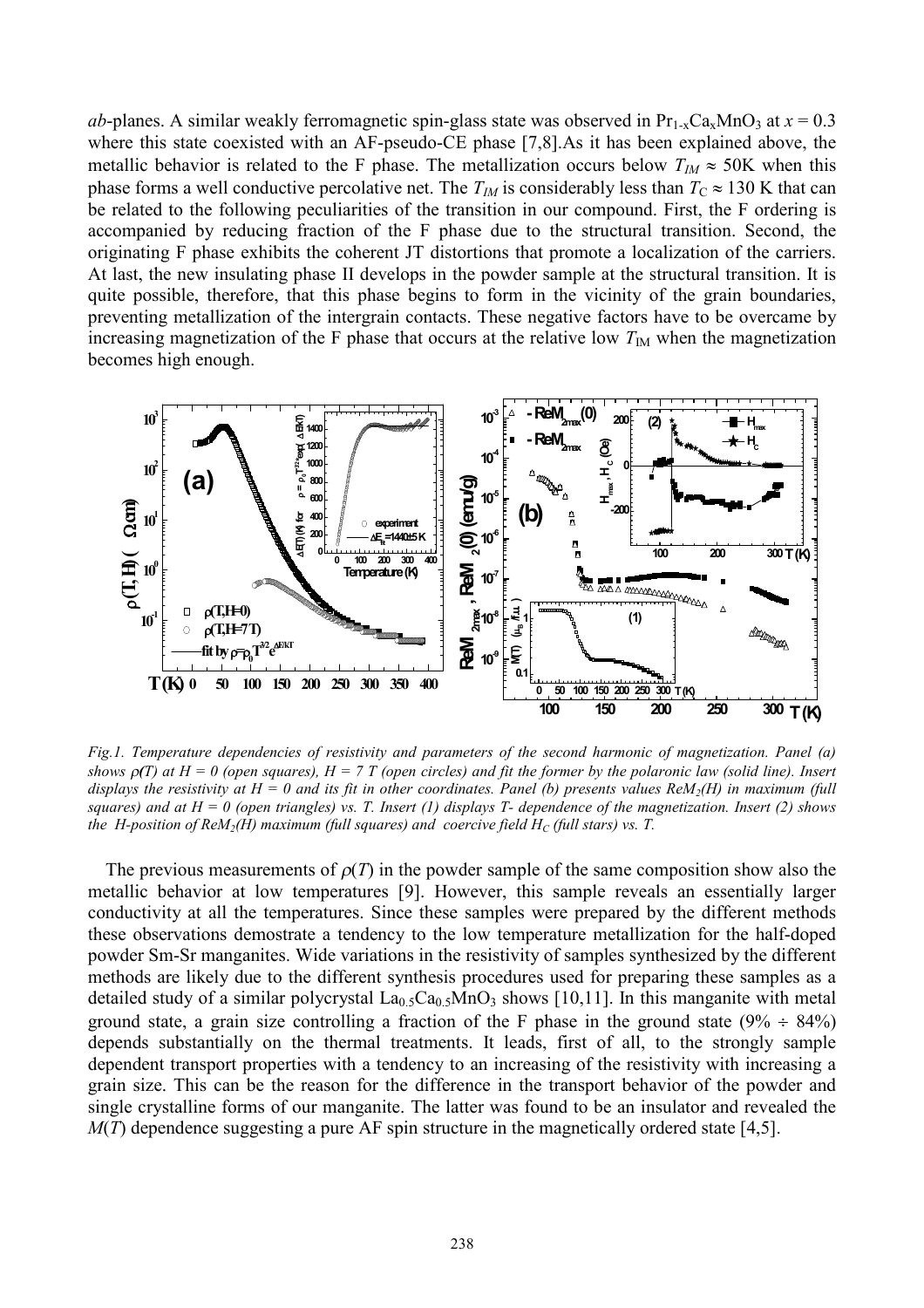The resistivity has the rather large maximal value that is reduced considerably by the magnetic field exhibiting the strong colossal magnetoresistance effect frequently observed in phase separated manganites. In these materials a magnetic field enforces not only the alignment of the magnetic moment of the F phase. When a magnetic field of 7 T is applied during cooling, it can effect the balance between the coexisting phases by increasing strongly the amount of the F phase [10-12] that gives the well conductive state.

The peculiarities of the magnetic transition in the system with  $T_C \sim T_N \approx T_{st} \approx 135$  K can also account for some difference between the magnetization measurements, neutron diffraction and nonlinear response data. The  $M(T)$  dependence registered on heating at  $H = 1.45$  T after zero-field cooling is similar to that of a ferromagnetic with a continuous transition at  $T^*_{C} \sim 100$  K (insert1 in Fig.1b). As it is explained above, the neutron diffraction  $M_F(T)$  data obtained also on heating, but at zero field, allows one to establish the F ordering at 110K. This result correspond to the ReM<sub>2</sub> measurements that reveal a jump in the spontaneous magnetization developing at 130 K (see Fig.1b). Such a behavior suggests, at least, a weak first order transition at  $T_c \approx 130$  K. This transition (*H* is near to zero) does not generally speaking occur in the relatively large *H=*1.45T. In addition, the volume of the F phase begins to decrease at cooling that reduces a low border of a sharp changing in the *M(T)* dependence. These factors are likely to account for the similarity of the *M(T)* dependence with that of continuous transition characterized by effective  $T_c^*$  ~100 K.



Fig.2. Real part of the second harmonic of magnetization as a function of the steady magnetic field at some *temperatures. Direct (upper curves, closed squares) and reverse (down curves, open squares) H-scans are presented.*